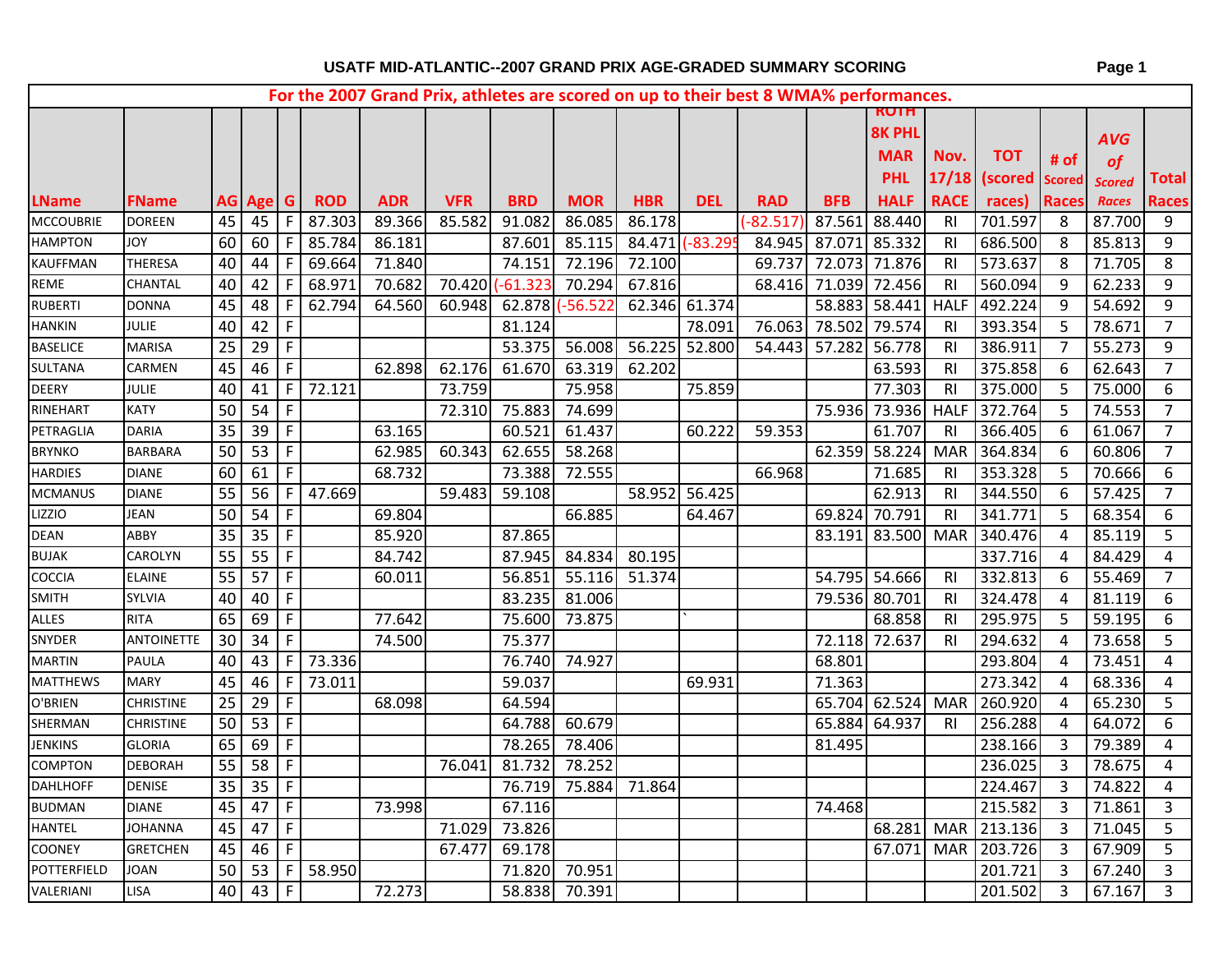|--|--|

| <b>MORRIS</b>     | <b>MARJORIE</b> | 55 | 59                  | F            |        | 67.314 |        | 62.842 |        |        |        |        | 65.900 |               |                | 196.056     | 3              | 65.352 | 3              |
|-------------------|-----------------|----|---------------------|--------------|--------|--------|--------|--------|--------|--------|--------|--------|--------|---------------|----------------|-------------|----------------|--------|----------------|
| <b>MONTGOMERY</b> | CAROL           | 70 | 72                  | F.           |        | 72.375 | 59.004 |        |        |        |        |        | 63.739 |               |                | 195.118     | 3              | 65.039 | 3              |
| <b>FELICIANO</b>  | LILLIAN         | 45 | 47                  | F            | 61.998 |        |        | 66.767 |        |        |        |        |        | 65.889        | <b>MAR</b>     | 194.654     | 3              | 64.885 | 4              |
| <b>SCHNEIDER</b>  | <b>MOLLY</b>    | 40 | 42                  | F            |        |        | 61.089 |        |        | 63.639 |        |        |        | 63.209        |                | MAR 187.937 | 3              | 62.646 | 5              |
| <b>CANNA</b>      | REBECCA         | 30 | 32                  | F            |        |        |        | 58.039 |        |        | 58.264 |        | 59.525 |               |                | 175.828     | 3              | 58.609 | 4              |
| LINDENMUTH        | CARLA           | 30 | 31                  | F            |        |        | 80.154 |        |        |        |        |        | 81.594 |               |                | 161.748     | $\overline{2}$ | 80.874 | 3              |
| <b>DUNCAN</b>     | <b>CLAIRE</b>   | 20 | 23                  | F            |        |        |        | 85.147 |        |        |        |        |        | 72.538        | <b>MAR</b>     | 157.685     | $\overline{2}$ | 78.843 | 4              |
| <b>KAMPF</b>      | EILEEN          | 45 | 48                  | F.           |        |        |        |        |        | 49.476 |        |        |        | 49.093 51.110 | R <sub>l</sub> | 149.679     | 3              | 49.893 | 5              |
| <b>COOK</b>       | <b>TERRI</b>    | 30 | 31                  | F            |        |        |        | 73.643 |        |        |        |        |        | 75.173        |                | MAR 148.816 | $\overline{2}$ | 74.408 | 4              |
| <b>MAST</b>       | MELISSA         | 30 | 34                  | F            | 75.028 |        |        |        |        |        |        |        |        | 71.172        |                | MAR 146.200 | $\overline{2}$ | 73.100 | 3              |
| WARNER            | <b>KATHRYN</b>  | 25 | 27                  | F.           |        |        | 70.383 | 73.153 |        |        |        |        |        |               |                | 143.536     | $\overline{2}$ | 71.768 | 3              |
| <b>MCCARTHY</b>   | <b>DAWN</b>     | 40 | 40                  | F.           |        |        |        | 72.693 |        |        |        |        |        | 70.798        | <b>MAR</b>     | 143.491     | $\overline{2}$ | 71.745 | 4              |
| <b>WARSING</b>    | ANN             | 65 | 65                  | F.           |        | 71.782 |        |        |        |        |        |        | 70.749 |               |                | 142.531     | $\overline{2}$ | 71.266 | $\overline{2}$ |
| LANDRY            | SUSAN           | 40 | 41                  | F.           |        |        |        |        |        | 69.270 |        |        |        | 69.184        | <b>MAR</b>     | 138.454     | $\overline{2}$ | 69.227 | 4              |
| JANSEN            | <b>POLLY</b>    | 30 | 32                  | F            | 66.723 |        |        | 63.353 |        |        |        |        |        |               |                | 130.076     | $\overline{2}$ | 65.038 | $\overline{2}$ |
| ELLOR             | <b>NANCY</b>    | 40 | 44                  | F            |        |        |        | 59.216 | 59.105 |        |        |        |        |               |                | 118.321     | $\overline{2}$ | 59.161 | 3              |
| GAUN              | <b>DESIREE</b>  | 25 | 27                  | F            | 57.505 |        |        |        |        | 57.999 |        |        |        |               |                | 115.504     | $\overline{2}$ | 57.752 | $\overline{2}$ |
| <b>USHER</b>      | <b>HELENE</b>   | 30 | 33                  | F            |        |        |        |        |        |        |        |        |        | 57.448 55.456 |                | MAR 112.904 | $\overline{2}$ | 56.452 | 4              |
| <b>CEDRONE</b>    | MELANIE         | 40 | 44                  | F.           |        |        |        | 52.272 |        | 52.925 |        |        |        |               |                | 105.197     | $\overline{2}$ | 52.599 | $\overline{3}$ |
| <b>GUNNING</b>    | <b>RENEE</b>    | 25 | 25                  | F            |        |        |        | 91.218 |        |        |        |        |        |               |                | 91.218      | -1             | 91.218 | $\overline{2}$ |
| LILIENTHALL       | <b>MICHELLE</b> | 20 | 24                  | F.           |        | 89.336 |        |        |        |        |        |        |        |               |                | 89.336      | -1             | 89.336 | $\mathbf{1}$   |
| <b>TAYLOR</b>     | KATHERINE       | 35 | 38                  | F.           |        |        |        |        |        |        |        |        |        | 86.340        | <b>RI</b>      | 86.340      |                | 86.340 | 3              |
| JASPER            | LORRAINE        | 45 | 45                  | F.           |        |        |        | 83.645 |        |        |        |        |        |               |                | 83.645      | 1              | 83.645 | $\overline{2}$ |
| <b>WHIPPLE</b>    | LEAH            | 55 | 56                  | F            |        |        |        |        |        |        |        |        |        | 83.178        | <b>RI</b>      | 83.178      |                | 83.178 | 3              |
| <b>GEERLING</b>   | <b>SHIRLEY</b>  | 45 | 48                  | F.           |        |        |        | 81.776 |        |        |        |        |        |               |                | 81.776      | 1              | 81.776 | 2              |
| LUCREZI           | <b>GINA</b>     | 20 | 24                  | F            |        |        |        |        |        | 80.817 |        |        |        |               |                | 80.817      | -1             | 80.817 | $\overline{2}$ |
| MACMILLAN         | ANNETTE         | 60 | 62                  | F.           |        | 80.134 |        |        |        |        |        |        |        |               |                | 80.134      | 1              | 80.134 | $\mathbf{1}$   |
| <b>FLINT</b>      | <b>JENNIFER</b> | 35 | 37                  | F.           |        |        |        |        |        |        |        |        |        | 79.525        | <b>RI</b>      | 79.525      | 1              | 79.525 | 3              |
| NIGGEMEIER        | ANDREA          | 35 | 38                  | F            |        |        |        |        |        |        |        | 79.508 |        |               |                | 79.508      | 8              | 9.939  | $\overline{7}$ |
| MATTICOLA         | CHRISTINA       | 20 | 23                  | F            | 78.513 |        |        |        |        |        |        |        |        |               |                | 78.513      | 1              | 78.513 | 1              |
| <b>WRIGHT</b>     | MELANIE         | 35 | 36                  | F            |        |        |        | 40.656 |        |        |        |        |        | 37.662        | <b>HALF</b>    | 78.318      | $\overline{2}$ | 39.159 | 4              |
| <b>SMITH</b>      | SHARON          | 25 | 26                  | F.           |        | 76.817 |        |        |        |        |        |        |        |               |                | 76.817      | 1              | 76.817 | 1              |
| <b>JEFFERIS</b>   | <b>ROBIN</b>    | 40 | 44                  | F.           |        | 75.198 |        |        |        |        |        |        |        |               |                | 75.198      | 1              | 75.198 | $\mathbf{1}$   |
| <b>GORKA</b>      | <b>BARBARA</b>  |    | $40$ $44$ F         |              |        |        |        | 74.847 |        |        |        |        |        |               |                | 74.847      | $\overline{1}$ | 74.847 | $\overline{2}$ |
| MONGRAIN          | SHARON          | 30 | $31$ F              |              |        |        |        | 73.935 |        |        |        |        |        |               |                | 73.935      | 1              | 73.935 | $\overline{2}$ |
| SIMOES            | SOPHIE          | 20 | 24                  | F            |        | 73.207 |        |        |        |        |        |        |        |               |                | 73.207      | $\mathbf 1$    | 73.207 | $\mathbf{1}$   |
| <b>FISK</b>       | PAMELA          | 60 | 62                  | $\mathsf{F}$ |        |        |        | 72.276 |        |        |        |        |        |               |                | 72.276      | 1              | 72.276 | $\overline{2}$ |
| <b>KEANE</b>      | AMY             | 50 | $50 \mid$           | F            |        |        |        |        |        |        |        |        |        | 71.680 HALF   |                | 71.680      | 1              | 71.680 | 3              |
| KOTT              | AMY             |    | $30 \mid 31 \mid F$ |              |        |        |        | 71.490 |        |        |        |        |        |               |                | 71.490      | 1              | 71.490 | $\overline{2}$ |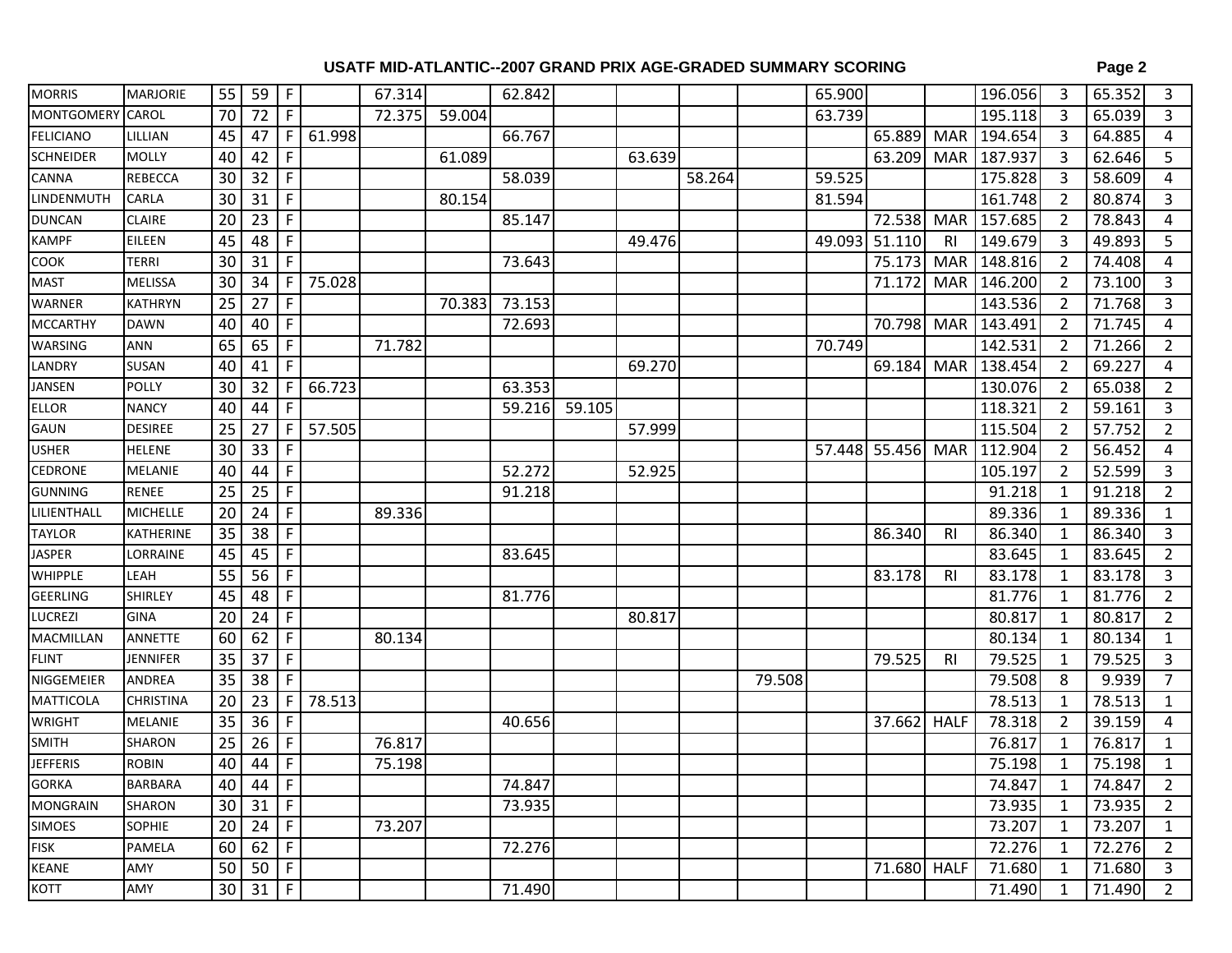| KIRSCH                | <b>MARY</b>     | 60              | 62 | -F  | 70.013 |        |        |  |  |        |        |                | 70.013 | 70.013 |                |
|-----------------------|-----------------|-----------------|----|-----|--------|--------|--------|--|--|--------|--------|----------------|--------|--------|----------------|
| <b>DYKES</b>          | <b>HILARY</b>   | 15              | 19 |     |        | 68.963 |        |  |  |        |        |                | 68.963 | 68.963 |                |
| LESSER                | <b>CONNIE</b>   | 65              | 65 |     |        |        |        |  |  |        | 68.267 | <b>MAR</b>     | 68.267 | 68.267 | 3              |
| SCHMUCKLER            | <b>MARGARET</b> | 70              | 70 | F   |        |        | 67.716 |  |  |        |        |                | 67.716 | 67.716 | $\overline{2}$ |
| CENTENO               | <b>MILLIE</b>   | 35              | 37 | F   |        |        | 67.564 |  |  |        |        |                | 67.564 | 67.564 | 2              |
| <b>DIGREGORIO</b>     | <b>NATALIE</b>  | 15              | 15 | F   |        |        | 66.900 |  |  |        |        |                | 66.900 | 66.900 | $\overline{2}$ |
| RODRIGUEZ             | <b>AIMEE</b>    | 35              | 39 |     |        |        |        |  |  | 66.667 |        |                | 66.667 | 66.667 | $\overline{2}$ |
| LEVY                  | <b>SUE</b>      | 65              | 66 | -F  |        |        |        |  |  |        | 66.484 | R <sub>l</sub> | 66.484 | 66.484 | 3              |
| ADDIS-HUDSON PATRICIA |                 | 40              | 41 | F   |        |        | 65.001 |  |  |        |        |                | 65.001 | 65.001 | 2              |
| NAGLE                 | <b>IRENE</b>    | 20              | 23 | F   |        |        |        |  |  |        | 64.944 | R <sub>1</sub> | 64.944 | 64.944 | 3              |
| <b>FONTANEZ</b>       | <b>CYNTHIA</b>  | 35              | 36 | F   |        |        | 62.184 |  |  |        |        |                | 62.184 | 62.184 | 2              |
| ROBB                  | <b>FRANCES</b>  | 55              | 58 | -F  |        |        | 60.980 |  |  |        |        |                | 60.980 | 60.980 | 2              |
| ROSS                  | <b>KATHLEEN</b> | 25              | 25 | F   |        |        |        |  |  |        | 60.868 | R <sub>1</sub> | 60.868 | 60.868 | 3              |
| VIRUS                 | AMY             | 30              | 33 | F   |        |        | 58.167 |  |  |        |        |                | 58.167 | 58.167 | 2              |
| MONTANA               | <b>CONNIE</b>   | 40              | 44 | F   |        |        |        |  |  |        | 57.351 | <b>MAR</b>     | 57.351 | 57.351 | 3              |
| SIMMERS               | <b>SHIRLEY</b>  | 75              | 78 | F   |        |        | 55.375 |  |  |        |        |                | 55.375 | 55.375 | $\mathcal{L}$  |
| GORDON                | ANGELA          | 40              | 42 | F   |        |        | 54.591 |  |  |        |        |                | 54.591 | 54.591 | $\overline{2}$ |
| THOMAS                | <b>CHERRON</b>  | 40              | 40 | F   |        |        | 54.118 |  |  |        |        |                | 54.118 | 54.118 | 2              |
| MASTRIPOLITO          | <b>WENDY</b>    | 40              | 42 | F   |        |        |        |  |  |        | 52.241 | <b>MAR</b>     | 52.241 | 52.241 | 3              |
| HALASEK               | <b>JANET</b>    | 60              | 62 | F   |        |        | 46.550 |  |  |        |        |                | 46.550 | 46.550 | 2              |
| CLARKE                | <b>KAREN</b>    | 50 <sub>1</sub> | 51 | l F |        | 44.657 |        |  |  |        |        |                | 44.657 | 44.657 |                |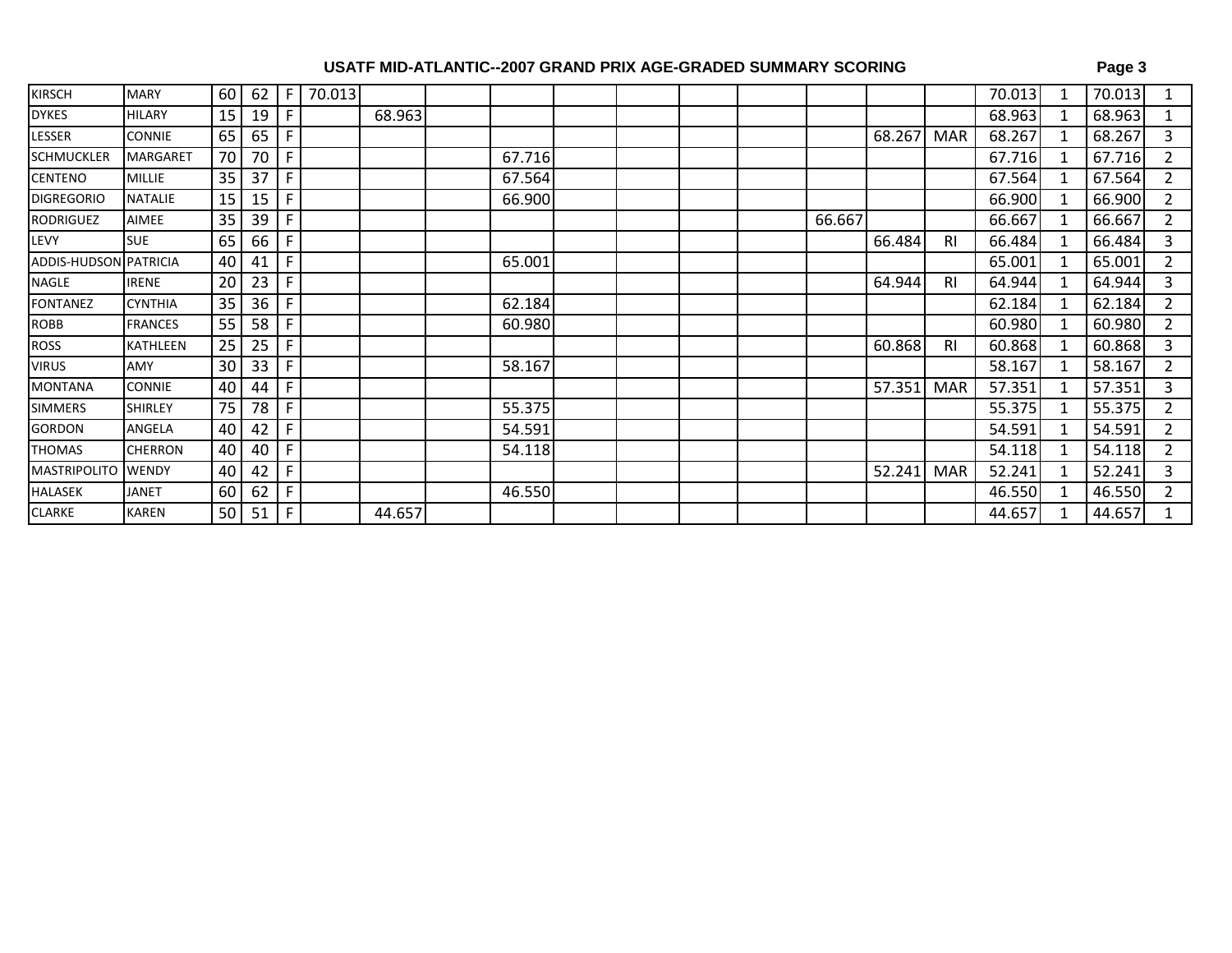|                  |                |                 |           |              |                      |            |            |            |               |                 |                 |             |            | <b>KUTH</b>   |                |             |        |               |                |
|------------------|----------------|-----------------|-----------|--------------|----------------------|------------|------------|------------|---------------|-----------------|-----------------|-------------|------------|---------------|----------------|-------------|--------|---------------|----------------|
|                  |                |                 |           |              |                      |            |            |            |               |                 |                 |             |            | <b>8K PHL</b> |                |             |        | <b>AVG</b>    |                |
|                  |                |                 |           |              |                      |            |            |            |               |                 |                 |             |            | <b>MAR</b>    | Nov.           | тот         | # of   | <b>of</b>     |                |
|                  |                |                 |           |              |                      |            |            |            |               |                 |                 |             |            | <b>PHL</b>    | 17/18          | (scored     | Scored | <b>Scored</b> | Total          |
| <b>LName</b>     | <b>FName</b>   |                 | AG Age G  |              | <b>ROD</b>           | <b>ADR</b> | <b>VFR</b> | <b>BRD</b> | <b>MOR</b>    | <b>HBR</b>      | DEL             | <b>RAD</b>  | <b>BFB</b> | <b>HALF</b>   | <b>RACE</b>    | races)      | Races  | <b>Races</b>  | <b>Races</b>   |
| <b>SHIELDS</b>   | <b>CHUCK</b>   | 45              | 47        |              | $M$ $(-75.63)$       | 81.818     | $(-81.54)$ | 83.166     | 84.078        | 84.720          | 84.823          | 82.664      | 85.438     | 87.256        | <b>RI</b>      | 673.963     | 8      | 84.245        | 10             |
| <b>JAMES</b>     | <b>DAVID</b>   | 55              | 55        | MI           | 82.582               | 85.213     | 82.388     | 88.156     | 83.794        |                 | 81.625 (-76.931 | $(-78.165)$ | 80.902     | 83.563        | RI             | 668.223     | 8      | 83.528        | 10             |
| <b>FLANAGAN</b>  | JAMES          | 65              | 69        | МI           | 78.943               | $-73.352$  |            | 84.509     | 81.538        |                 | 80.473 81.166   | 77.976      | 81.730     | 83.039        | <b>RI</b>      | 649.374     | 8      | 81.172        | 9              |
| <b>ROSATI</b>    | <b>MICKEY</b>  | 40              | 44        |              | M (-75.08            | 79.089     | 77.563     | 80.954     | 78.539        | 75.749          | $-75.38$        | 75.931      | 78.676     | 79.252        | <b>RI</b>      | 625.753     | 8      | 78.219        | 10             |
| <b>BERGER</b>    | JIM            | 50              | 54        | MI           | 77.564               | 81.534     |            | 78.717     | 77.394        | 78.551          |                 | 75.795      | 79.627     | 69.629        | <b>MAR</b>     | 618.811     | 8      | 77.351        | 8              |
| <b>COPPENS</b>   | LOUIS          | 60              | 64        | M            | 73.783               | 80.794     | 74.447     | 78.393     | 74.534        | -73.357 (-73.47 |                 | 77.273      | 78.517     | 80.175        | <b>RI</b>      | 617.916     | 8      | 77.239        | 10             |
| <b>TAGGART</b>   | <b>ROBERT</b>  | 65              | 66        | $\mathsf{M}$ | 79.129               | 79.437     | 79.395     | 83.178     | 73.980        | -71.154)        |                 | 73.879      | 72.721     | 75.011        | <b>RI</b>      | 616.730     | 8      | 77.091        | 9              |
| PRIZER           | <b>KENT</b>    | 55              | 57        | M            | 75.664               |            | 74.033     | 79.980     | 76.024        | -73.<br>.27     | 73.580          | 74.460      | 76.459     | 78.790        | <b>HALF</b>    | 608.990     | 8      | 76.124        | 10             |
| SALZBERG         | <b>BRIAN</b>   | 60              | 64        | MI           | 71.538               | 73.961     |            | 77.174     | 74.738        | 75.988          | 76.339          |             | 76.712     | 72.797        | <b>MAR</b>     | 599.247     | 8      | 74.906        | 8              |
| <b>BIZAL</b>     | <b>MICHAEL</b> | 45              | 46        | M            |                      | 72.443     | 67.912     | 76.297     | 74.041        |                 | 73.445          | 73.320      |            | 76.608 76.303 | <b>RI</b>      | 590.369     | 8      | 73.796        | 9              |
| <b>STEVENSON</b> | IAN            | 50              | 52        | M            | 70.490               | 75.546     | 74.165     | 73.847     | 75.408        |                 | 71.122          |             | 73.567     | 73.155        | <b>HALF</b>    | 587.300     | 8      | 73.412        | 8              |
| <b>BIGGIN</b>    | <b>HUGH</b>    | 50              | 51        | M            |                      |            | 79.344     | 82.499     | 77.731        | 75.943          | 76.433          | 75.945      |            | 80.589        | <b>RI</b>      | 548.484     | 7      | 78.355        | 9              |
| <b>MAHER</b>     | ED             | 50              | 53        |              | $M( -62.698)$        | 68.712     | 65.416     | 66.495     | -62.109       | 64.182          | 65.858          | 65.483      | 70.902     | 66.508        | <b>MAR</b>     | 533.556     | 8      | 66.695        | 10             |
| <b>MCMANUS</b>   | <b>RORY</b>    | 55              | 58        |              | $M($ -63.40 $($      | 67.140     | 65.194     | 68.160     | 64.481        | -63.48          | 64.982          | 64.042      | 68.084     | 62.785        | <b>MAR</b>     | 524.868     | 8      | 65.608        | 10             |
| <b>COFFIN</b>    | <b>DEAN</b>    | 40              | 43        | M            |                      | 65.113     | 63.972     | 67.382     | 62.648        | 61.150          | 63.294          |             | 66.111     | 69.092        | <b>RI</b>      | 518.762     | 8      | 64.845        | 9              |
| <b>SCHAFER</b>   | <b>FRANK</b>   | 55              | 58        |              | M (-59.94            | 69.051     | $-58.974$  | 60.830     | 70.000        | 64.886          | 64.033          | 62.938      | 60.294     | 65.459        | <b>RI</b>      | 517.491     | 8      | 64.686        | 10             |
| <b>MESSENGER</b> | <b>FRANK</b>   | 60              | 62        |              | M 65.157             | 65.793     | 62.284     | 63.590     | $(-61.757$    | (-58.96!        | 63.581          | 62.742      | 66.073     | 64.016        | <b>RI</b>      | 513.236     | 8      | 64.154        | 10             |
| <b>VITALI</b>    | <b>GREG</b>    | 50              | 50        | MI           | 79.734               | 80.236     |            | 83.490     | 80.066        | 78.553          |                 |             |            | 76.622        | <b>MAR</b>     | 478.701     | 6      | 79.784        | 6              |
| <b>KEENYA</b>    | <b>SEITO</b>   | 55              | 56        | M            | 77.645               |            |            | 80.853     | 78.560        | 80.091          | 78.815          |             |            | 72.850        | <b>MAR</b>     | 468.814     | 6      | 78.136        | $\overline{7}$ |
| <b>NUTT</b>      | <b>PATRICK</b> | 75              | 77        | M            |                      |            | 65.306     |            | 67.774        | 66.757          | 65.916          | 64.529      | 66.794     | 67.679        | <b>RI</b>      | 464.755     | 7      | 66.394        | 9              |
| <b>CLARKE</b>    | <b>JOHN</b>    | 50              | 52        | M            | 72.068               | 75.230     | 74.611     | 77.967     | 74.646        | 73.527          |                 |             |            |               |                | 448.049     | 6      | 74.675        | 5              |
| <b>KELLY</b>     | <b>TERRY</b>   | 35              | 37        | M            |                      | 76.798     |            |            | 73.891        | 70.846          | 69.703          |             | 73.394     | 74.037        | <b>RI</b>      | 438.669     | 6      | 73.111        | $\overline{7}$ |
| <b>HARDIES</b>   | <b>THEO</b>    | 60              | 62        | M            |                      | 73.169     |            | 74.595     | 71.302        |                 | 70.767          | 70.129      |            | 74.291        | <b>RI</b>      | 434.253     | 6      | 72.375        | $\overline{7}$ |
| ANDERSON         | PHIL           | 40              | 42        | M            | 53.129               | 58.480     |            | 54.637     | 54.422        | -47.20:         | 48.297          | 49.606      | 52.075     | 51.019        | <b>RI</b>      | 421.665     | 9      | 46.852        | 9              |
| PRABHU           | <b>MUKUND</b>  | 40              | 42        | M            | 56.185               | 61.784     | 60.706     | 59.865     | 63.007        |                 |                 | 58.238      |            | 61.311        | <b>RI</b>      | 421.096     | 7      | 60.157        | $\overline{7}$ |
| <b>PRECOPIO</b>  | <b>MICHAEL</b> | 45              | 46        | M            |                      |            | 78.473     | 85.232     |               | 80.724          |                 | 79.389      |            | 82.606        | <b>RI</b>      | 406.424     | 5      | 81.285        | $\overline{7}$ |
| <b>COOPER</b>    | <b>STAN</b>    | 45              | 48        | М            | 74.981               | 80.425     |            | 82.314     | 78.930        |                 |                 |             |            | 76.983        | <b>HALF</b>    | 393.633     | 5      | 78.727        | 5              |
| TOWNSEND         | HERB           | 65              | 68        | M            |                      | 78.172     | 72.747     | 80.525     |               |                 |                 |             | 77.798     | 80.063        | <b>HALF</b>    | 389.305     | 5      | 77.861        | 6              |
| METRAUX          | <b>STEVE</b>   |                 |           |              | 40   42   M   69.047 | 85.406     |            | 84.752     |               | 78.417          |                 |             | 68.178     |               |                | 385.800     | 5      | 77.160        | 4              |
| FERRANTE         | <b>ROBERT</b>  | 40 <sub>1</sub> | 42 M      |              |                      |            | 76.262     | 79.786     |               |                 | 75.546 73.010   |             |            | 77.219        | R <sub>l</sub> | 381.823     | 5      | 76.365        | $\overline{7}$ |
| GARDNER          | <b>RICHARD</b> | 55              |           |              | 59 M 60.302          |            |            |            | 69.250 66.752 |                 | 63.776 62.531   |             |            | 57.588        |                | MAR 380.199 | 6      | 63.366        | $\overline{7}$ |
| <b>MCGRATH</b>   | <b>MICHAEL</b> | 45              |           |              | 46 M 74.085          | 72.998     | 72.026     | 78.146     | 71.000        |                 |                 |             |            |               |                | 368.255     | 5      | 73.651        | 4              |
| <b>MATTHEWS</b>  | <b>KEVIN</b>   | 40              |           |              | 43 M 71.501          |            | 77.591     | 58.235     |               |                 |                 |             |            | 78.966 80.452 | <b>RI</b>      | 366.745     | 5      | 73.349        | 6              |
| <b>BARKER JR</b> | <b>BRUCE</b>   |                 | $30$ 32 M |              |                      | 71.560     |            | 73.103     |               | 70.443 67.775   |                 |             |            | 70.784 HALF   |                | 353.665     | 5      | 70.733        | 6              |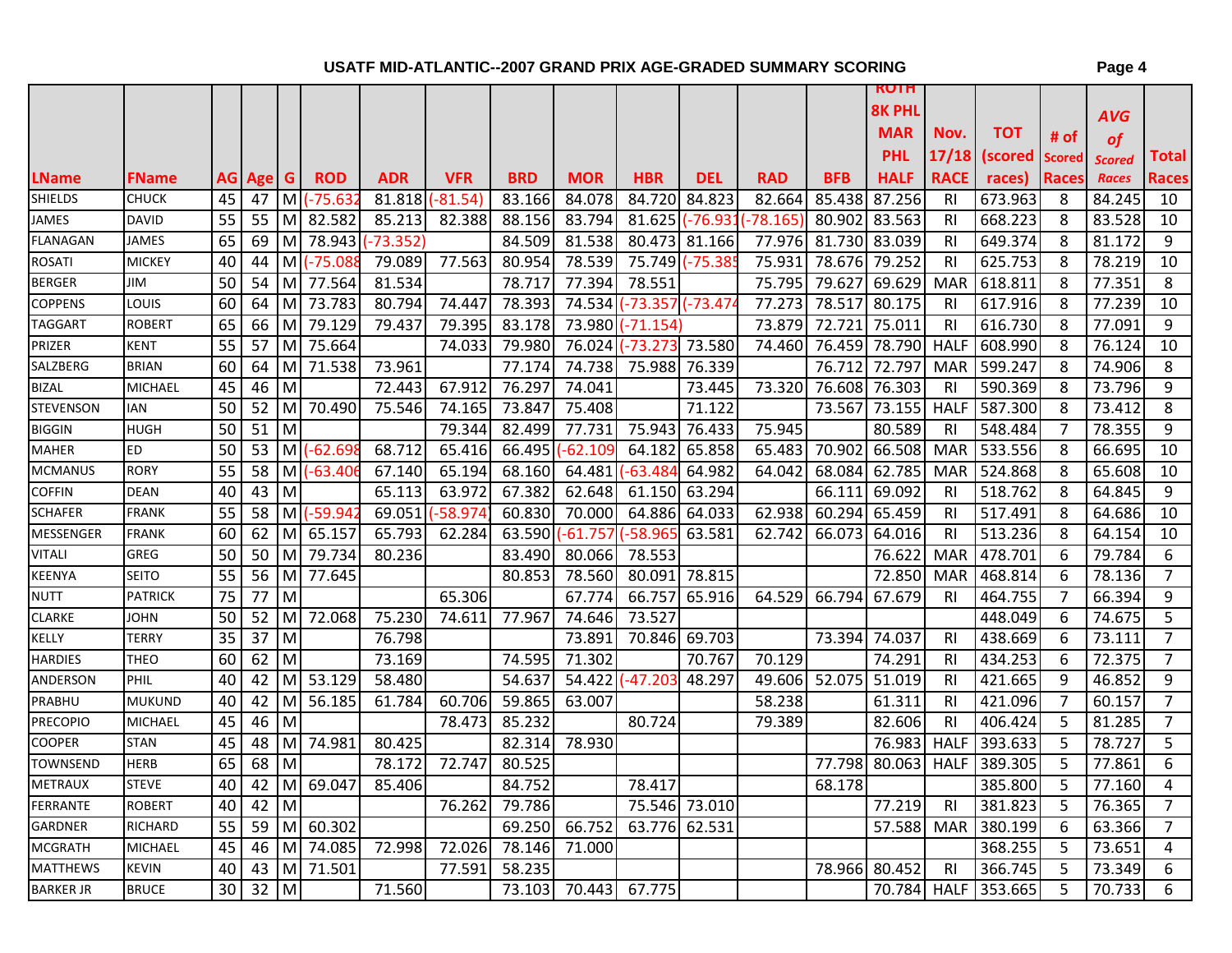| <b>SCHULER</b>   | <b>ROBERT</b>  | 55              | 58 M             |              |             |        |        | 50.688 | 51.594 |        | 44.730 45.440 |        | 50.756 50.612 53.920 |        | R <sub>l</sub> | 347.740            | $\overline{7}$ | 49.677 | 9              |
|------------------|----------------|-----------------|------------------|--------------|-------------|--------|--------|--------|--------|--------|---------------|--------|----------------------|--------|----------------|--------------------|----------------|--------|----------------|
| <b>NABLE JR</b>  | LEON           | 45              | $\overline{48}$  |              | M 56.220    | 56.928 |        | 59.278 | 59.378 |        |               |        | 57.816 53.917        |        | <b>MAR</b>     | 343.537            | 6              | 57.256 | 6              |
| <b>DURKIN</b>    | <b>JAMES</b>   | 65              | 69               | $\mathsf{M}$ | 66.047      | 71.693 | 65.867 | 68.843 | 65.298 |        |               |        |                      |        |                | 337.748            | 5              | 67.550 | 4              |
| HAYES            | <b>JEFFREY</b> | 45              | 48               | M            |             |        | 84.507 | 86.353 | 84.375 | 80.901 |               |        |                      |        |                | 336.136            | 4              | 84.034 | 5              |
| <b>BURKE</b>     | <b>BRENDAN</b> | 30              | 33               | M            |             | 64.764 | 64.653 | 64.927 | 65.396 |        |               |        |                      | 61.959 | <b>HALF</b>    | 321.699            | 5              | 64.340 | 6              |
| <b>CLARKE</b>    | <b>STEVE</b>   | 45              | 48               | M            | 58.527      | 64.758 | 62.284 | 65.884 |        | 64.405 |               |        |                      |        |                | 315.858            | 5              | 63.172 | 4              |
| <b>FINGER</b>    | <b>JOSHUA</b>  | 30              | 34               | M            |             |        |        | 79.573 | 76.059 |        | 75.63         |        |                      | 78.886 | <b>MAR</b>     | 310.148            | 4              | 77.537 | 6              |
| <b>MURRAY</b>    | <b>DENNIS</b>  | $\overline{55}$ | 56               | M            |             |        | 57.625 | 57.577 | 61.538 |        |               | 60.266 | 64.158               |        |                | 301.164            | 5              | 60.233 | 6              |
| NICHOLSON        | <b>BEN</b>     | 30              | $34 \mid M$      |              | 72.811      |        |        | 77.349 | 74.567 |        | 73.813        |        |                      |        |                | 298.540            | 4              | 74.635 | $\overline{4}$ |
| <b>TANSKI</b>    | WILLIAM        | 55              | 56               | M            |             | 60.626 | 58.435 | 57.577 | 60.659 |        |               |        | 58.217               |        |                | 295.514            | 5              | 59.103 | 5              |
| <b>KAMPF</b>     | WILLIAM        | 45              | 49 M             |              |             |        |        | 75.314 |        | 72.615 |               |        | 75.496 71.671        |        | <b>MAR</b>     | 295.096            | 4              | 73.774 | 6              |
| <b>JENKINS</b>   | <b>BILL</b>    | 45              | 48               | M            |             | 73.070 |        | 75.425 | 73.763 |        |               |        |                      | 72.676 | R <sub>l</sub> | 294.934            | 4              | 73.734 | 5              |
| <b>HOFFMAN</b>   | <b>JOSEPH</b>  | 55              | 56 M             |              |             |        | 71.635 |        | 73.356 | 69.982 |               |        |                      | 77.524 | R <sub>l</sub> | 292.497            | 4              | 73.124 | 6              |
| <b>GILBERT</b>   | <b>BRUCE</b>   | 70              | $71$ M           |              |             | 73.760 | 71.256 |        | 69.553 |        |               | 68.006 |                      |        |                | 282.575            | 4              | 70.644 | 4              |
| <b>HAMILTON</b>  | <b>BRANDON</b> | $\overline{35}$ | $39$ M           |              |             | 67.863 |        |        |        | 70.529 |               |        | 71.182               | 70.560 | <b>MAR</b>     | 280.134            | 4              | 70.034 | 5              |
| <b>ESTRADA</b>   | <b>ALEX</b>    | 45              | $45$ M           |              |             | 67.433 |        | 65.738 | 68.698 |        |               |        |                      | 69.345 | -RI            | 271.214            | 4              | 67.804 | $\overline{5}$ |
| <b>SCOTT</b>     | WILLIAM        | 55              | 57 M             |              |             |        |        | 67.964 | 70.045 | 63.853 |               |        |                      | 63.534 | <b>HALF</b>    | 265.396            | 4              | 66.349 | 6              |
| MCMENAMIN        | <b>JOHN</b>    | 50              | 50               | M            |             |        |        | 66.755 | 61.872 |        | 62.047        |        | 66.667               |        |                | 257.341            | 4              | 64.335 | 5              |
| CALLINAN         | EDWARD         | 30              | 32               | M            |             | 86.667 |        | 89.504 |        | 80.573 |               |        |                      |        |                | 256.744            | 3              | 85.581 | 3              |
| WEYGANDT         | <b>NEIL</b>    | 60              | 60               | M            | 66.727      |        |        | 69.444 |        | 60.752 |               |        |                      | 56.036 | <b>MAR</b>     | 252.959            | 4              | 63.240 | 5              |
| TIERNO           | CARMEN         | 35              | 39               | M            | 54.749      | 62.538 | 64.522 | 64.954 |        |        |               |        |                      |        |                | 246.763            | 4              | 61.691 | $\overline{3}$ |
| <b>BOURLA</b>    | MARSEL         | 35              | 37 M             |              |             |        |        | 82.020 | 81.184 |        |               |        |                      | 81.122 | <b>MAR</b>     | 244.326            | 3              | 81.442 | 5              |
| WANGLEE          | PAUL           | 40              | 42               | M            | 51.605      | 64.369 | 61.632 | 66.651 |        |        |               |        |                      |        |                | 244.257            | 4              | 61.064 | 3              |
| PRINCE           | ADAM           | 40              | 43               | $\mathsf{M}$ |             | 81.438 |        | 80.343 | 80.266 |        |               |        |                      |        |                | 242.047            | 3              | 80.682 | 3              |
| <b>BROCKETT</b>  | <b>SCOTT</b>   | 40              | 43 M             |              |             |        | 80.336 | 83.514 |        |        |               |        |                      | 74.012 | <b>MAR</b>     | 237.862            | 3              | 79.287 | 5              |
| WELSH            | <b>BRIAN</b>   | 35              | 37               | $\mathsf{M}$ |             | 58.940 |        | 56.492 | 60.645 |        |               |        |                      | 60.870 | R <sub>l</sub> | 236.947            | 4              | 59.237 | 5              |
| MEEHAN           | <b>RORY</b>    | 50              | $50 \mid M \mid$ |              | 74.334      | 78.807 |        | 79.726 |        |        |               |        |                      |        |                | 232.867            | 3              | 77.622 | $\overline{2}$ |
| <b>CLARK</b>     | <b>NEILL</b>   | $\overline{35}$ | $\overline{35}$  | $\mathsf{M}$ |             | 76.573 |        | 76.853 |        |        |               |        |                      | 73.925 | R <sub>l</sub> | 227.351            | 3              | 75.784 | 4              |
| <b>MOSKOVITZ</b> | <b>JACK</b>    | 65              | 66               | MI           | 51.296      |        |        |        | 54.471 |        | 58.06         |        | 58.386               |        |                | 222.213            | 4              | 55.553 | $\overline{4}$ |
| <b>WAGNER</b>    | JOHN           | 40              | 43               | $\mathsf{M}$ | 75.488      |        |        | 76.677 |        |        |               |        |                      | 69.539 | <b>MAR</b>     | 221.704            | 3              | 73.901 | 4              |
| <b>VIOLANTE</b>  | MANUEL         | $\overline{55}$ | 59               | M            |             |        | 75.036 |        |        |        |               |        | 76.828               | 69.212 | <b>MAR</b>     | 221.076            | 3              | 73.692 | 5              |
| <b>HOPEWELL</b>  | <b>PATRICK</b> | $\overline{25}$ | 28               | M            |             |        |        |        | 75.400 |        | 74.3          |        |                      | 65.867 | <b>MAR</b>     | 215.567            | 3              | 71.856 | 5              |
| <b>GOLDTHORP</b> | <b>JOHN</b>    | 25              | 28               | M            | 69.845      |        | 70.252 | 74.178 |        |        |               |        |                      |        |                | 214.275            | 3              | 71.425 | 3              |
| CANNAVA          | <b>ROBERT</b>  | 50              | 53               | M            | 69.787      | 73.263 |        |        |        | 69.837 |               |        |                      |        |                | 212.887            | 3              | 70.962 | $\overline{2}$ |
| <b>YERMISH</b>   | <b>IRA</b>     | 55              | 59               | M            | 67.016      |        |        | 70.917 |        |        |               |        |                      | 68.284 | <b>HALF</b>    | 206.217            | 3              | 68.739 | $\overline{4}$ |
| <b>MORROW</b>    | <b>SCOTT</b>   | 40              | 42               | M            | 62.340      |        |        | 68.355 | 65.453 |        |               |        |                      |        |                | 196.148            | 3              | 65.383 | 3              |
| PALESE           | WILLIAM        | 60              | 62 M             |              |             |        |        | 65.105 | 63.486 |        |               |        | 64.041               |        |                | 192.632            | 3              | 64.211 | $\overline{4}$ |
| <b>EARNEY</b>    | <b>KIRK</b>    | 35              | 35               | $\mathsf{M}$ |             |        |        |        | 63.694 |        |               |        | 66.317               | 62.253 | <b>HALF</b>    | 192.264            | 3              | 64.088 | 5              |
| <b>SCHULTZ</b>   | <b>JOHN</b>    | 70              |                  |              | 74 M 63.039 |        |        | 67.519 |        |        |               |        |                      |        |                | 58.278 MAR 188.836 | 3              | 62.945 | 4              |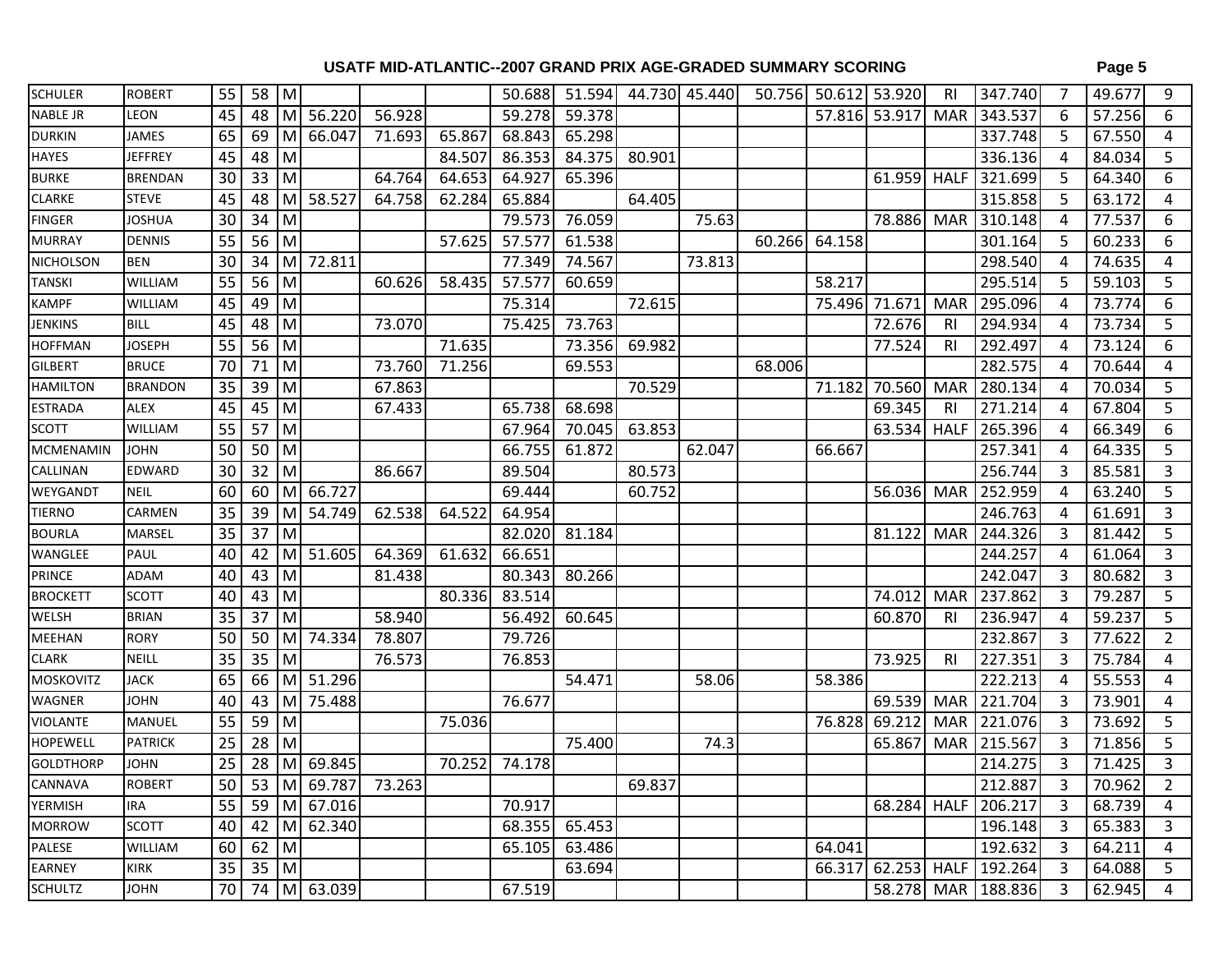| <b>BRUCKNER</b>  | <b>JOSEPH</b>      | 50 <sub>1</sub> | 52              | M |             |                    |        | 61.846 | 62.869 |        |               |        | 63.005 |               |                | 187.720 | 3              | 62.573 | 4              |
|------------------|--------------------|-----------------|-----------------|---|-------------|--------------------|--------|--------|--------|--------|---------------|--------|--------|---------------|----------------|---------|----------------|--------|----------------|
| <b>MCHUGH</b>    | PETER              | 55              | $57$ M          |   |             |                    | 60.210 | 62.600 | 62.668 |        |               |        |        |               |                | 185.478 | $\overline{3}$ | 61.826 | 4              |
| <b>HERMAN</b>    | GERALD             | 60              | 63              | M | 58.620      |                    |        | 60.654 |        |        |               |        |        | 63.289        | R <sub>l</sub> | 182.563 | $\overline{3}$ | 60.854 | 4              |
| PRABHU           | <b>PRACHETAS</b>   | 15              | 15              | M |             | 59.771             | 57.374 |        |        |        |               | 63.863 |        |               |                | 181.008 | 3              | 60.336 | 3              |
| CAULLER          | <b>GREG</b>        | 45              | 47              | M |             |                    |        | 91.388 |        |        |               |        |        | 88.279        | R <sub>l</sub> | 179.667 | $\overline{2}$ | 89.833 | 4              |
| <b>SCHWELM</b>   | <b>BOB</b>         | 45              | 48              | M |             |                    |        |        | 88.607 |        |               |        |        | 88.188        | <b>MAR</b>     | 176.795 | $\overline{2}$ | 88.397 | 4              |
| <b>MARTINSON</b> | <b>ROSS</b>        | 25              | 29              | M |             | 86.399             |        | 89.004 |        |        |               |        |        |               |                | 175.403 | $\overline{2}$ | 87.702 | $\overline{2}$ |
| NIRSCHEL         | <b>CHRISTOPHER</b> | 20              | $\overline{23}$ | M |             |                    |        | 89.332 |        |        |               |        |        | 83.874        | <b>MAR</b>     | 173.206 | $\overline{2}$ | 86.603 | 4              |
| WARD             | <b>PATRICK</b>     | 20              | 23              | M |             |                    |        | 84.620 |        |        |               |        |        | 83.465        | <b>RI</b>      | 168.085 | $\overline{2}$ | 84.042 | 4              |
| <b>HOLM</b>      | CRAIG              | 50              | 52              | M |             |                    |        | 86.086 |        |        |               |        |        | 80.323        | <b>RI</b>      | 166.409 | $\overline{2}$ | 83.205 | 4              |
| JERMYN           | TOM                | 40              | 44              | M |             | 81.232             |        | 84.137 |        |        |               |        |        |               |                | 165.369 | 2              | 82.685 | $\overline{2}$ |
| <b>HOCHMAN</b>   | <b>MICHAEL</b>     | 45              | 46              | M | 54.366      |                    |        | 57.883 |        | 52.496 |               |        |        |               |                | 164.745 | 3              | 54.915 | 3              |
| <b>KAUFFMAN</b>  | WM LEE             | 45              | 49              | M | 81.502      |                    |        | 82.960 |        |        |               |        |        |               |                | 164.462 | $\overline{2}$ | 82.231 | $\overline{2}$ |
| LEMON            | <b>BILL</b>        | 45              | 49              | M |             | 80.256             |        | 81.340 |        |        |               |        |        |               |                | 161.596 | $\overline{2}$ | 80.798 | $\overline{2}$ |
| SARVER           | <b>JOSEPH</b>      | 45              | 49              | M |             |                    |        |        |        |        |               |        |        | 80.202 80.840 | <b>RI</b>      | 161.042 | 2              | 80.521 | 4              |
| <b>JENNINGS</b>  | <b>TOM</b>         | 60              | 63              | M | 78.021      |                    |        | 82.474 |        |        |               |        |        |               |                | 160.495 | $\overline{2}$ | 80.248 | $\overline{2}$ |
| VAVALA           | <b>MATTHEW</b>     | 35              | 38              | M |             |                    |        | 80.587 | 79.211 |        |               |        |        |               |                | 159.798 | $\overline{2}$ | 79.899 | 3              |
| <b>BARTH</b>     | ALEX               | 30              | 34              | M | 77.797      |                    |        | 81.573 |        |        |               |        |        |               |                | 159.370 | $\overline{2}$ | 79.685 | $\overline{2}$ |
| <b>HULL</b>      | <b>GENE</b>        | 50              | 50              | M |             | 79.730             | 78.529 |        |        |        |               |        |        |               |                | 158.259 | $\overline{2}$ | 79.130 | $\overline{2}$ |
| <b>BERGMANN</b>  | <b>SETH</b>        | 55              | 57              | M |             |                    |        |        | 77.868 |        |               |        |        | 79.448        | R <sub>l</sub> | 157.316 | $\overline{2}$ | 78.658 | 4              |
| <b>GREEN JR</b>  | <b>NORMAN</b>      | 70              | 74              | M |             | 79.573             | 77.235 |        |        |        |               |        |        |               |                | 156.808 | $\overline{2}$ | 78.404 | $\overline{2}$ |
| <b>HAVLICK</b>   | <b>JOSEPH</b>      | 75              | 79              | M |             |                    | 49.442 |        | 52.957 | 54.083 |               |        |        |               |                | 156.482 | 3              | 52.161 | 4              |
| <b>HINES</b>     | <b>PAUL</b>        | 50              | 52              | M |             |                    |        | 78.887 |        |        |               |        |        | 76.332        | <b>RI</b>      | 155.219 | $\overline{2}$ | 77.609 | 4              |
| <b>MEADE</b>     | <b>TIMOTHY</b>     | 30              | 34              | M | 78.968      |                    |        |        |        |        |               |        |        | 74.980        | <b>MAR</b>     | 153.948 | $\overline{2}$ | 76.974 | 3              |
| COX              | LEE                | 35              | 37              | M | 75.438      | 78.070             |        |        |        |        |               |        |        |               |                | 153.508 | $\overline{2}$ | 76.754 | $\mathbf{1}$   |
| SHERMAN          | <b>BRENDAN</b>     | 40              | 40              | M | 78.812      |                    |        |        |        |        | 73.82         |        |        |               |                | 152.632 | $\overline{2}$ | 76.316 | $\overline{2}$ |
| O'DONNELL        | ЛII                | 40              | 43              | M |             |                    | 74.382 |        | 76.042 |        |               |        |        |               |                | 150.424 | $\overline{2}$ | 75.212 | $\overline{3}$ |
| <b>DEVLIN</b>    | <b>RAYMOND</b>     | 55              | 56              | M |             |                    |        | 75.059 |        |        |               |        |        | 75.317        | <b>MAR</b>     | 150.376 | $\overline{2}$ | 75.188 | 4              |
| ABBATE           | <b>JOSEPH</b>      | 30              | 34              | M |             |                    |        | 75.203 | 74.670 |        |               |        |        |               |                | 149.873 | $\overline{2}$ | 74.937 | $\overline{3}$ |
| <b>HERRING</b>   | LEONARD            | 55              | 59              | M | 55.249      |                    | 44.677 |        |        |        |               |        |        | 49.778        | R <sub>l</sub> | 149.704 | 3              | 49.901 | 4              |
| <b>BARGER</b>    | <b>JAMES</b>       | 40              | 41              | M |             |                    |        | 84.419 |        |        |               |        |        | 62.250        | <b>MAR</b>     | 146.669 | $\overline{2}$ | 73.334 | 4              |
| <b>BEURY</b>     | <b>JAMES</b>       | 35              | 35              | M | 72.411      |                    | 74.150 |        |        |        |               |        |        |               |                | 146.561 | $\overline{2}$ | 73.281 | $\overline{2}$ |
| <b>ROBERSON</b>  | <b>BARRY</b>       | 55              | 58              |   | M 72.932    | 73.561             |        |        |        |        |               |        |        |               |                | 146.493 | $\overline{2}$ | 73.247 | $\mathbf{1}$   |
| <b>CRISPIN</b>   | KEITH              | 40              |                 |   |             | 40 M 71.310 74.387 |        |        |        |        |               |        |        |               |                | 145.697 | $\overline{2}$ | 72.849 | $\mathbf 1$    |
| <b>PUGLIESE</b>  | <b>ANTHONY</b>     | 45              | 48 M            |   |             |                    |        |        | 66.006 |        |               |        | 70.326 |               |                | 136.332 | $\overline{2}$ | 68.166 | 3              |
| <b>THOMAS</b>    | <b>DAVID</b>       | 45              | 49 M            |   |             |                    |        |        |        |        | 68.045 67.786 |        |        |               |                | 135.831 | 2              | 67.916 | 3              |
| SNYDER           | <b>BILL</b>        | 35              | 36 M            |   |             | 67.630             |        | 68.064 |        |        |               |        |        |               |                | 135.694 | -2             | 67.847 | $\overline{2}$ |
| FRIEDMAN         | LARRY              | 50 <sup>1</sup> | 50 M            |   |             |                    |        | 75.224 | 60.357 |        |               |        |        |               |                | 135.581 | 2              | 67.791 | 3              |
| <b>VERRY</b>     | CHRISTOPHER        | 30 <sup>1</sup> |                 |   | 30 M 66.511 |                    |        | 68.990 |        |        |               |        |        |               |                | 135.501 | 2              | 67.751 | $\overline{2}$ |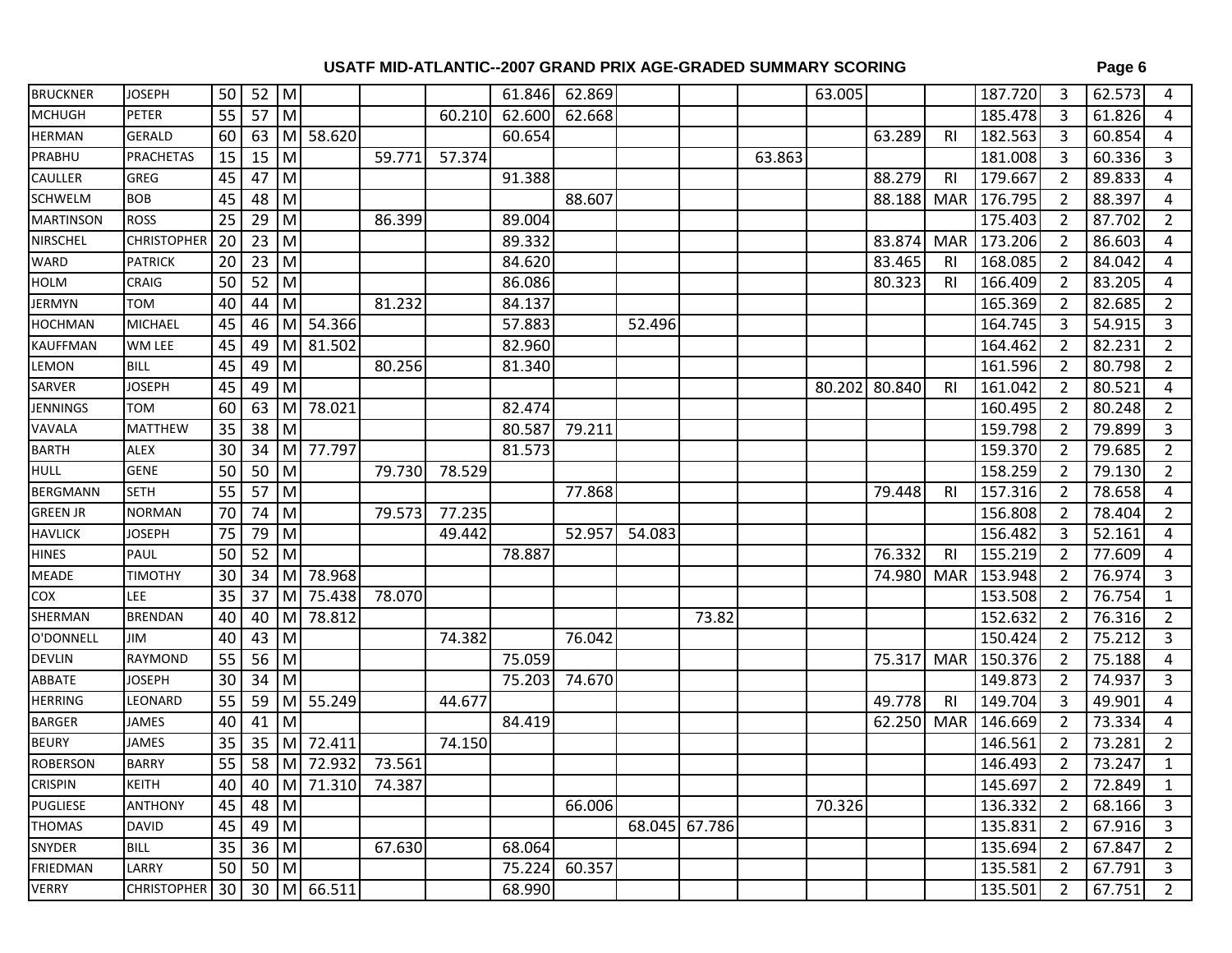| <b>GOLDSTEIN</b>  | <b>KEVIN</b>    | 45              | 49 M               |     |        |        |        |        |        |        | 64.879 |        |                     |                | 69.536 HALF 134.415 | $\overline{2}$ | 67.207 | 4              |
|-------------------|-----------------|-----------------|--------------------|-----|--------|--------|--------|--------|--------|--------|--------|--------|---------------------|----------------|---------------------|----------------|--------|----------------|
| <b>CLAVELLI</b>   | <b>MIKE</b>     | 45              | 49 M               |     | 44.874 |        |        | 47.992 |        |        |        |        | 40.808              |                | MAR 133.674         | $\overline{3}$ | 44.558 | 4              |
| <b>BROOKS</b>     | CHARLES         | 60              | $60$ M             |     | 66.596 |        |        | 63.867 |        |        |        |        |                     |                | 130.463             | $\overline{2}$ | 65.232 | $\overline{2}$ |
| <b>JOHNSON</b>    | <b>THOMAS</b>   | 50              | $51$ M             |     |        |        |        | 66.463 |        |        | 62.633 |        |                     |                | 129.096             | $\overline{2}$ | 64.548 | 3              |
| <b>RODIO</b>      | <b>JOSEPH</b>   | 45              | $\overline{46}$ M  |     |        | 62.237 |        | 64.634 |        |        |        |        |                     |                | 126.871             | $\overline{2}$ | 63.436 | $\overline{2}$ |
| RICHMAN           | <b>STEPHEN</b>  | 60              | $\overline{6}$ 3 M |     |        |        |        | 62.131 |        |        |        |        | 62.699              |                | HALF 124.830        | $\overline{2}$ | 62.415 | 4              |
| <b>WRIGHT</b>     | <b>KEITH</b>    | 50              | 50                 | M   |        |        |        | 68.525 |        |        |        |        | 54.743              | <b>MAR</b>     | $\sqrt{123.268}$    | $\overline{2}$ | 61.634 | 4              |
| <b>MITINGER</b>   | <b>EDWARD</b>   | $\overline{45}$ | $45$ M             |     |        |        |        | 60.530 |        |        |        |        | 60.915              |                | MAR 121.445         | $\overline{2}$ | 60.723 | 4              |
| <b>LION</b>       | <b>BOB</b>      | $\overline{50}$ | $54 \mid M$        |     |        |        | 59.881 | 60.370 |        |        |        |        |                     |                | 120.251             | $\overline{2}$ | 60.126 | 3              |
| <b>KARNS</b>      | EDWARD          | 30              | 33                 | l M |        | 63.659 |        | 56.257 |        |        |        |        |                     |                | 119.916             | $\overline{2}$ | 59.958 | $\overline{2}$ |
| MACKENZIE         | <b>JOHN</b>     | 50              | 53                 | M   | 63.188 |        |        |        |        |        |        |        | 54.603              | <b>MAR</b>     | 117.791             | $\overline{2}$ | 58.895 | $\overline{3}$ |
| LARSEN            | <b>JOHNNY</b>   | 50              | $52$ M             |     |        |        |        | 61.036 |        |        |        |        | 52.534              | <b>MAR</b>     | 113.570             | $\overline{2}$ | 56.785 | 4              |
| <b>HAYDEN</b>     | <b>DWIGHT</b>   | 55              | 58 M               |     |        |        |        | 55.774 |        |        |        |        | 56.997              | R <sub>l</sub> | 112.771             | $\overline{2}$ | 56.386 | 4              |
| ALEXANDER         | <b>NORMAN</b>   | 50              | $53$ M             |     |        |        |        | 57.765 |        |        |        |        | $\overline{49.436}$ | <b>HALF</b>    | 107.201             | $\overline{2}$ | 53.601 | $\overline{4}$ |
| <b>DIEHM</b>      | <b>CHRIS</b>    | 40              | 42 M               |     |        |        |        | 50.535 |        | 47.711 |        |        |                     |                | 98.246              | 2              | 49.123 | 3              |
| <b>WHITING</b>    | <b>MICHAEL</b>  | $\overline{55}$ | $58$ M             |     |        |        |        |        | 44.874 |        |        | 48.463 |                     |                | 93.337              | $\overline{2}$ | 46.669 | 3              |
| <b>KLEVAN</b>     | <b>FRED</b>     | 45              | $45$ M             |     |        |        |        | 92.335 |        |        |        |        |                     |                | 92.335              | $\mathbf{1}$   | 92.335 | $\overline{2}$ |
| SANDERCOCK        | MATTHEW         | 35              | 38 M               |     |        |        |        | 90.633 |        |        |        |        |                     |                | 90.633              | 1              | 90.633 | $\overline{2}$ |
| CARROLL           | <b>JOHN</b>     | 40              | 44                 | M   |        |        |        | 90.000 |        |        |        |        |                     |                | 90.000              | $\mathbf{1}$   | 90.000 | $\overline{2}$ |
| <b>MCKEEMAN</b>   | <b>MICHAEL</b>  | 30              | 30                 | l M |        |        |        | 87.656 |        |        |        |        |                     |                | 87.656              | $\mathbf{1}$   | 87.656 | $\overline{2}$ |
| <b>PAINTER</b>    | <b>JEFFREY</b>  | 45              | 48                 | M   |        |        |        | 85.904 |        |        |        |        |                     |                | 85.904              | 1              | 85.904 | 2              |
| FENNELLY          | <b>RYAN</b>     | $\overline{25}$ | $25$ M             |     |        | 85.525 |        |        |        |        |        |        |                     |                | 85.525              | 1              | 85.525 | $\mathbf{1}$   |
| <b>REYNOLDS</b>   | <b>ROBERT</b>   | 50              | 50                 | Iм  |        |        |        | 84.896 |        |        |        |        |                     |                | 84.896              | 1              | 84.896 | $\overline{2}$ |
| KOCH              | <b>STEPHEN</b>  | 45              | 46                 | M   |        |        |        | 84.861 |        |        |        |        |                     |                | 84.861              | 1              | 84.861 | $\overline{2}$ |
| <b>TUNG</b>       | <b>EUGENE</b>   | 40              | $41$ M             |     |        |        |        | 83.097 |        |        |        |        |                     |                | 83.097              | 1              | 83.097 | $\overline{2}$ |
| <b>GARTON</b>     | <b>JOHN</b>     | 25              | $27$ M             |     |        | 83.047 |        |        |        |        |        |        |                     |                | 83.047              | $\mathbf{1}$   | 83.047 | $\mathbf{1}$   |
| SKELLY            | <b>BRYAN</b>    | 25              | $25$ M             |     |        |        |        |        |        | 80.995 |        |        |                     |                | 80.995              | $\mathbf{1}$   | 80.995 | $\overline{2}$ |
| <b>CAMPBELL</b>   | <b>DOUGLAS</b>  | $\overline{55}$ | $59$ M             |     |        |        |        | 80.881 |        |        |        |        |                     |                | 80.881              | 1              | 80.881 | $\overline{2}$ |
| MELLISH           | <b>DENNIS</b>   | 55              | 56 M               |     |        |        |        | 80.465 |        |        |        |        |                     |                | 80.465              | 1              | 80.465 | $\overline{2}$ |
| <b>WADAS</b>      | <b>NICHOLAS</b> | 25              | $25$ M             |     |        |        |        | 79.994 |        |        |        |        |                     |                | 79.994              | $\mathbf{1}$   | 79.994 | $\overline{2}$ |
| LARKIN            | <b>DUNCAN</b>   | 35              | $35$ M             |     |        |        |        |        | 79.951 |        |        |        |                     |                | 79.951              | $\mathbf{1}$   | 79.951 | $\overline{2}$ |
| <b>DELGUERCIO</b> | <b>VINCENT</b>  | $\overline{55}$ | $55$ M             |     |        |        |        | 78.703 |        |        |        |        |                     |                | 78.703              | $\mathbf{1}$   | 78.703 | $\overline{2}$ |
| <b>LAUDADIO</b>   | KYLE            | 20              | $22$ M             |     |        |        |        | 78.054 |        |        |        |        |                     |                | 78.054              | 1              | 78.054 | $\overline{2}$ |
| <b>GORNISH</b>    | <b>JERRY</b>    | 70              | 70 M               |     |        |        |        |        |        |        |        |        | 77.520              | R <sub>l</sub> | 77.520              | 1              | 77.520 | 3              |
| WELSH             | <b>DAVID</b>    | 30              | $30$ M             |     |        |        |        |        |        |        |        |        | 76.880              | MAR            | 76.880              | 1              | 76.880 | 3              |
| COLLINS           | <b>KEITH</b>    | 50              | $50$ M             |     |        |        |        | 76.248 |        |        |        |        |                     |                | 76.248              | 1              | 76.248 | $\overline{2}$ |
| <b>HOLZER</b>     | SIDNEY          | 50              | $51$ M             |     |        |        |        | 75.908 |        |        |        |        |                     |                | 75.908              | 1              | 75.908 | $\overline{2}$ |
| <b>SCHRIFTMAN</b> | <b>ROSS</b>     | 50              | 54                 | M   |        |        |        | 75.653 |        |        |        |        |                     |                | 75.653              | 1              | 75.653 | $\overline{2}$ |
| <b>PATTON</b>     | <b>RUSS</b>     | 50              | $52$ M             |     |        |        |        | 75.609 |        |        |        |        |                     |                | 75.609              | $\mathbf{1}$   | 75.609 | $\overline{2}$ |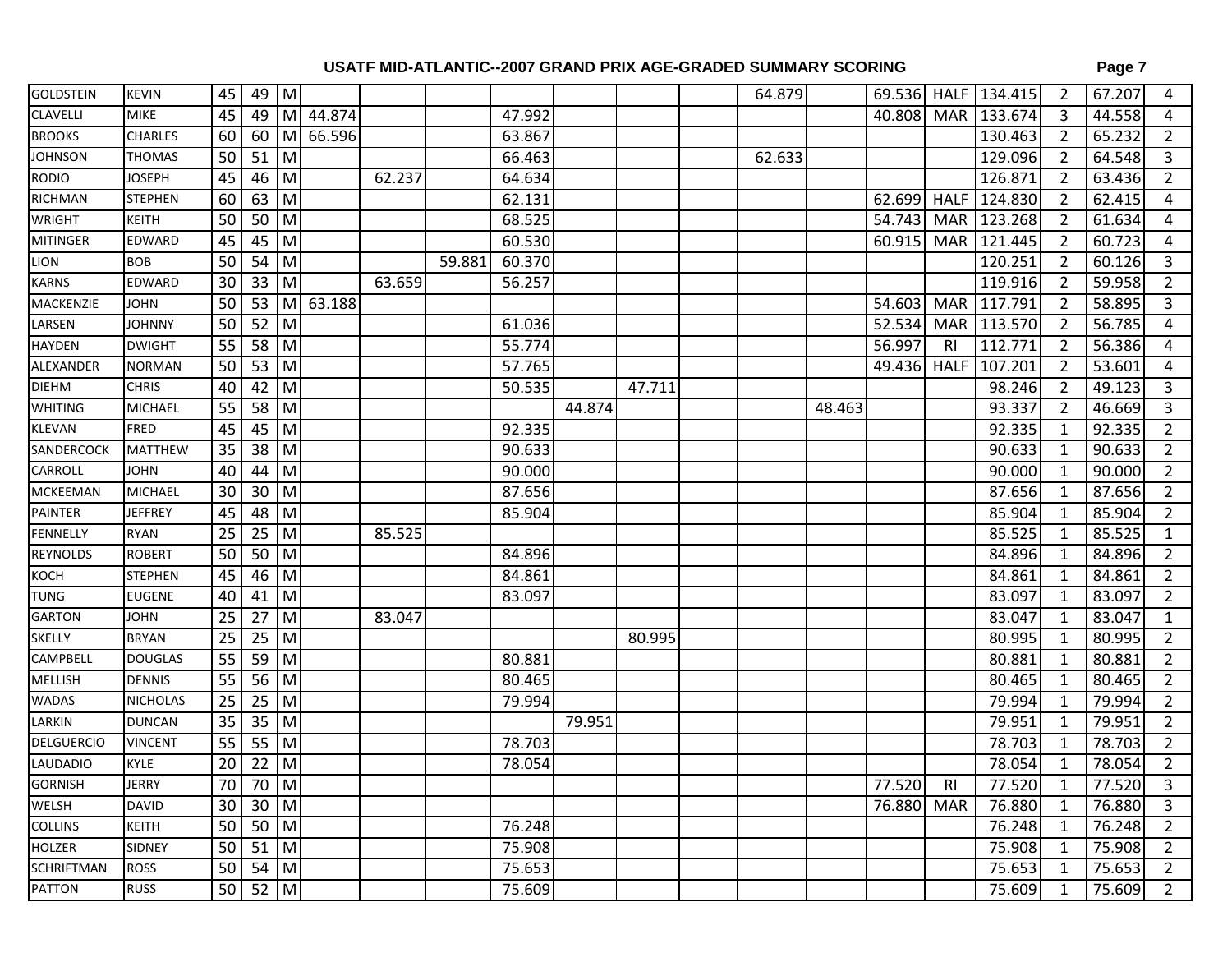| <b>DYKES</b>     | <b>GENE</b>        | 55              | 58 M            |                |          | 75.499 |        |        |        |        |        |        |        |                | 75.499 | 1            | 75.499 | 1              |
|------------------|--------------------|-----------------|-----------------|----------------|----------|--------|--------|--------|--------|--------|--------|--------|--------|----------------|--------|--------------|--------|----------------|
| <b>MULLEN</b>    | <b>NACE</b>        | $\overline{50}$ | $50$ M          |                |          |        |        |        |        |        |        | 75.276 |        |                | 75.276 | 1            | 75.276 | 2              |
| CASTEEL          | <b>MARK</b>        | $\overline{45}$ | 47              |                | M 74.214 |        |        |        |        |        |        |        |        |                | 74.214 | $\mathbf{1}$ | 74.214 | $\mathbf{1}$   |
| <b>DEFIBAUGH</b> | <b>DALLAS</b>      | $\overline{35}$ | 36              | M              |          |        |        | 74.112 |        |        |        |        |        |                | 74.112 | 1            | 74.112 | $\overline{2}$ |
| SULLIVAN         | <b>BRIAN</b>       | $\overline{45}$ | 47              | M              |          |        | 74.003 |        |        |        |        |        |        |                | 74.003 | $\mathbf{1}$ | 74.003 | $\overline{2}$ |
| <b>TEMPLIN</b>   | <b>STEVE</b>       | 30              | 34              | M              | 73.836   |        |        |        |        |        |        |        |        |                | 73.836 | $\mathbf{1}$ | 73.836 | $\mathbf{1}$   |
| <b>HURFORD</b>   | <b>DONALD</b>      | 45              | 47              | M              |          |        |        | 73.621 |        |        |        |        |        |                | 73.621 | $\mathbf{1}$ | 73.621 | $\overline{2}$ |
| HOY              | <b>ROBERT</b>      | 45              | 47              | M              | 73.614   |        |        |        |        |        |        |        |        |                | 73.614 | 1            | 73.614 | $\mathbf{1}$   |
| <b>MOORE</b>     | <b>CHRISTOPHER</b> | 30              | 34              | M              |          |        |        | 73.273 |        |        |        |        |        |                | 73.273 | $\mathbf{1}$ | 73.273 | $\overline{2}$ |
| <b>CURRIE</b>    | <b>DAVID</b>       | 50              | 50              | M              |          |        | 73.113 |        |        |        |        |        |        |                | 73.113 | $\mathbf{1}$ | 73.113 | $\overline{2}$ |
| ARMSTRONG        | <b>CLAY</b>        | 70              | 72              | M              |          |        |        | 72.937 |        |        |        |        |        |                | 72.937 | $\mathbf{1}$ | 72.937 | $\overline{2}$ |
| PAUL             | WILLIAM            | 60              | 61              | M              |          |        | 72.868 |        |        |        |        |        |        |                | 72.868 | 1            | 72.868 | $\overline{2}$ |
| <b>MAGUE</b>     | <b>STEVE</b>       | $\overline{25}$ | 28              | M              | 72.363   |        |        |        |        |        |        |        |        |                | 72.363 | $\mathbf 1$  | 72.363 | $\mathbf{1}$   |
| <b>THOMASSON</b> | <b>THOMAS</b>      | 30              | 31              | M              |          |        |        |        | 71.838 |        |        |        |        |                | 71.838 | 1            | 71.838 | $\overline{2}$ |
| <b>PURCELL</b>   | <b>SCOTT</b>       | $\overline{25}$ | $\overline{26}$ | $\overline{M}$ |          |        |        |        |        |        | 71.214 |        |        |                | 71.214 | $\mathbf{1}$ | 71.214 | $\overline{2}$ |
| <b>MOMJIAN</b>   | <b>ARTHUR</b>      | $\overline{55}$ | 55              | M              |          |        |        | 71.145 |        |        |        |        |        |                | 71.145 | $\mathbf{1}$ | 71.145 | $\overline{2}$ |
| <b>ROBSON</b>    | <b>CHRIS</b>       | 20              | 22              | M              |          |        |        |        |        |        |        |        | 71.078 | R <sub>l</sub> | 71.078 | $\mathbf{1}$ | 71.078 | $\overline{3}$ |
| LAMBERT          | <b>TRAVIS</b>      | 30              | 34              | M              | 70.957   |        |        |        |        |        |        |        |        |                | 70.957 | $\mathbf{1}$ | 70.957 | $\mathbf{1}$   |
| CARROLL          | <b>CHRISTOPHER</b> | 35              | 36              | M              |          |        |        |        |        |        |        |        | 70.879 | R <sub>l</sub> | 70.879 | $\mathbf{1}$ | 70.879 | $\overline{3}$ |
| <b>BURKE</b>     | <b>GERRY</b>       | 40              | 42              | M              |          |        |        | 70.709 |        |        |        |        |        |                | 70.709 | 1            | 70.709 | $\overline{2}$ |
| <b>HARBISON</b>  | SEAN               | 45              | 46              | M              |          |        |        | 70.625 |        |        |        |        |        |                | 70.625 | 1            | 70.625 | $\overline{2}$ |
| JR               | <b>BRIAN</b>       | 10              | 13              | M              |          | 70.048 |        |        |        |        |        |        |        |                | 70.048 | 1            | 70.048 | $\mathbf{1}$   |
| <b>MARTIN</b>    | <b>CHRISTOPHER</b> | 20              | 23              | M              |          |        |        | 69.694 |        |        |        |        |        |                | 69.694 | 1            | 69.694 | $\overline{2}$ |
| <b>STEWART</b>   | <b>DAVID</b>       | 45              | 47              | M              |          |        |        |        |        | 68.652 |        |        |        |                | 68.652 | 1            | 68.652 | $\overline{2}$ |
| RENNINGER        | <b>DUANE</b>       | 35              | 38              | M              |          |        | 68.270 |        |        |        |        |        |        |                | 68.270 | $\mathbf{1}$ | 68.270 | $\overline{2}$ |
| <b>GALINTA</b>   | <b>RICARDO</b>     | 75              | 79              | M              |          | 67.730 |        |        |        |        |        |        |        |                | 67.730 | $\mathbf{1}$ | 67.730 | $\mathbf{1}$   |
| <b>STONE</b>     | <b>BRIAN</b>       | 45              | 46              | M              |          |        |        | 67.716 |        |        |        |        |        |                | 67.716 | $\mathbf{1}$ | 67.716 | $\overline{2}$ |
| CALDWELL         | <b>JEFFREY</b>     | $\overline{50}$ | 50              | $\overline{M}$ |          |        |        |        | 67.408 |        |        |        |        |                | 67.408 | $\mathbf{1}$ | 67.408 | $\overline{2}$ |
| <b>GROSSMAN</b>  | CARL               | 60              | 60              | M              |          |        |        | 67.402 |        |        |        |        |        |                | 67.402 | $\mathbf{1}$ | 67.402 | $\overline{2}$ |
| <b>JENNINGS</b>  | PETE               | 25              | 26              | M              |          |        |        | 67.230 |        |        |        |        |        |                | 67.230 | $\mathbf{1}$ | 67.230 | $\overline{2}$ |
| <b>DRUMMOND</b>  | <b>MARK</b>        | 30              | 33              | M              |          |        |        |        |        |        |        |        | 66.924 | <b>HALF</b>    | 66.924 | 1            | 66.924 | 3              |
| <b>CLARK</b>     | <b>ROGER</b>       | 65              | 66              | M              |          |        |        |        | 66.415 |        |        |        |        |                | 66.415 | $\mathbf{1}$ | 66.415 | $\overline{2}$ |
| LUKASIK          | <b>ROBERT</b>      | 50              | 54              | M              |          |        |        |        |        |        |        | 66.376 |        |                | 66.376 | 1            | 66.376 | $\overline{2}$ |
| LE               | <b>DAVID</b>       | 60              | 63              | M              |          |        |        |        |        |        | 65.645 |        |        |                | 65.645 | 1            | 65.645 | $\overline{2}$ |
| <b>SMITH</b>     | <b>STUART</b>      | 40              | 43              | M              |          |        |        |        |        | 65.564 |        |        |        |                | 65.564 | 1            | 65.564 | $\overline{2}$ |
| <b>JACOBSON</b>  | RICHARD            | 20              | 23              | M              |          |        |        | 64.904 |        |        |        |        |        |                | 64.904 | 1            | 64.904 | $\overline{2}$ |
| KULAK            | JOSEPH             | 40              | 40              | M              |          |        |        |        |        |        |        |        | 64.592 | <b>MAR</b>     | 64.592 | 1            | 64.592 | 3              |
| SZYMANSKI        | RICHARD            | 50              | 52              | M              |          |        |        | 64.384 |        |        |        |        |        |                | 64.384 | $\mathbf{1}$ | 64.384 | $\overline{2}$ |
| <b>SMITH</b>     | WILLIAM            | 60              | 64              | M              |          | 63.665 |        |        |        |        |        |        |        |                | 63.665 | $\mathbf{1}$ | 63.665 | $\mathbf{1}$   |